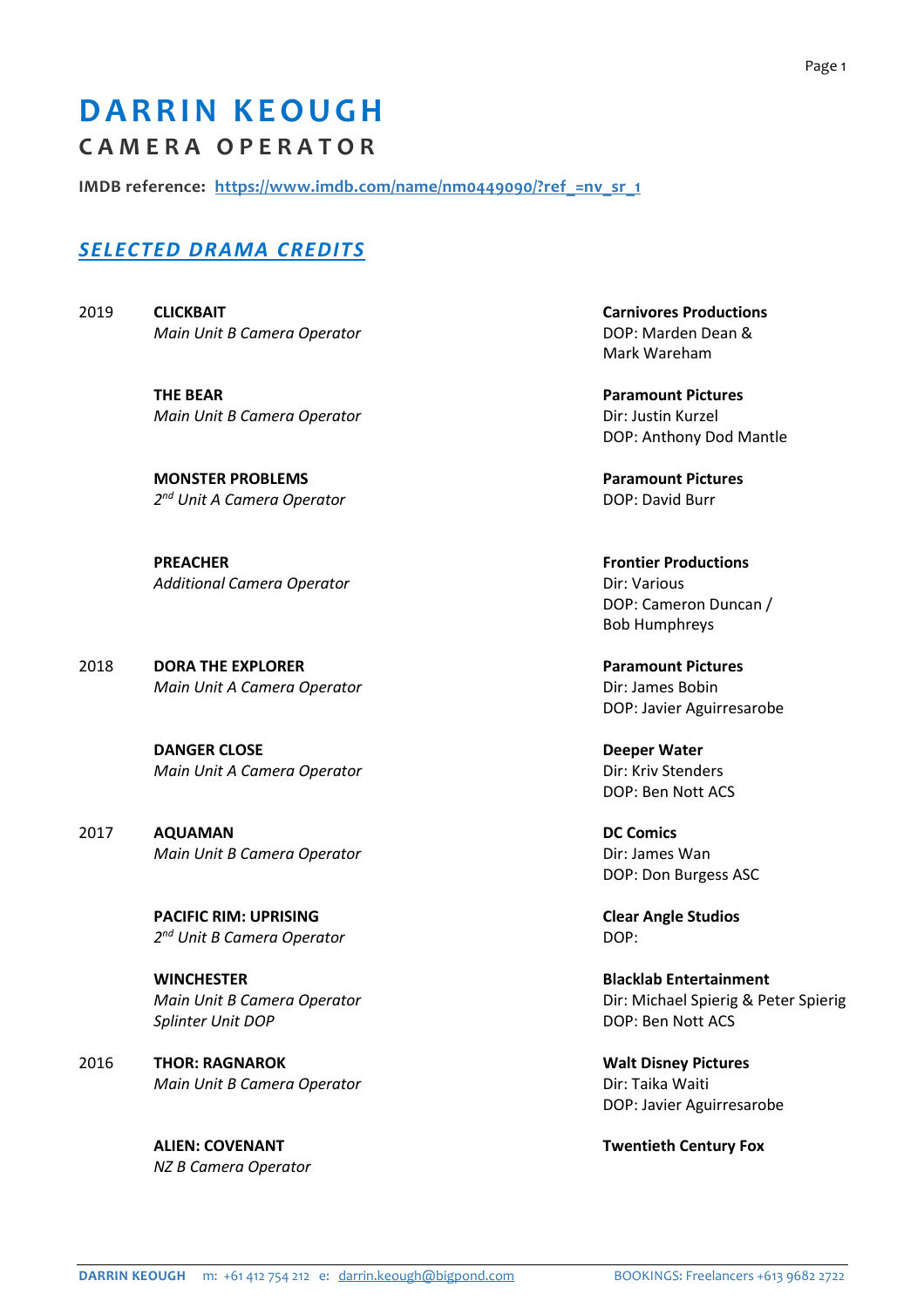## 2015 **PIRATES OF THE CARIBBEAN: DEAD MEN TELL NO TALES Walt Disney Pictures Second Unit A Camera Operator DOP: Brad Shield ACS**

**GODS OF EGYPT Pyramania Second Unit A Camera Operator DOP: DOP: DOP: DOP: DOP: DOP: DOP: DOP: DOP: DOP: DOP: DOP: DOP: DOP: DOP: DOP: DOP: DOP: DOP: DOP: DOP: DOP: DOP: DOP: DOP: DOP: DOP:**

**HUNTERS** TV Series **Universal Network Television** *Main Unit A Camera Operator* **Dir: Various** *Dir: Various* 

2014 **CHILDHOOD'S END** TV Mini-series **NBC** 

2013 **PREDESTINATION Blacklab Entertainment** 

 **THE MENKOFF METHOD White Hot Productions** 

- 2012 **I, FRANKENSTEIN Lakeshore Productions/Hopscotch** *DOP Additional Photography DOP Splinter Unit*
- 2010 **THE KILLER ELITE Omnilab Media** *Second Unit A Camera Operator* DOP: Ross Emery ACS

**I. THE OTHER** Short Film **Camera Operator Camera Operator Dir: Brodie Higgs** 

*2011* **JOHN DOE: VIGILANTE Rapidfire Entertainment**  *Main Unit A Camera Operator* **Dir: Kelly Dolen** 

> **MATCHING JACK Cascade Films**  *A Camera Operator* **Dir: Nadia Tass**

2009 **DON'T BE AFRAID OF THE DARK Miramax**  *Main Unit B Camera Operator* **Direct Example 20 and Direct Properator Direct Properator Direct Properator DOP Splinter Unit**  DOP: Oliver Stapleton BSC

> **BALIBO Arena Film Arena Film Arena Film Arena Film Main Unit A Camera Operator Dir: Robert Connolloy DOP Splinter Unit**  DOP: Tristan Milani ACS

**THE LOVED ONES** Darclight Films *2 nd Unit DOP* 

DOP: John Brawley

**Second Unit DOP Dir: William Waring** 

*Main Unit A Camera Operator* **Directs Directs Directs Directs Directs Directs Directs Directs Directs Directs Directs Directs Directs Directs Directs Directs Directs Directs Directs D** DOP: Ben Nott ACS

**Director Of Photography Director: David Parker ACS** 

DOP: Lee Mariano

DOP: David Parker ACS

DOP: David Parker ACS